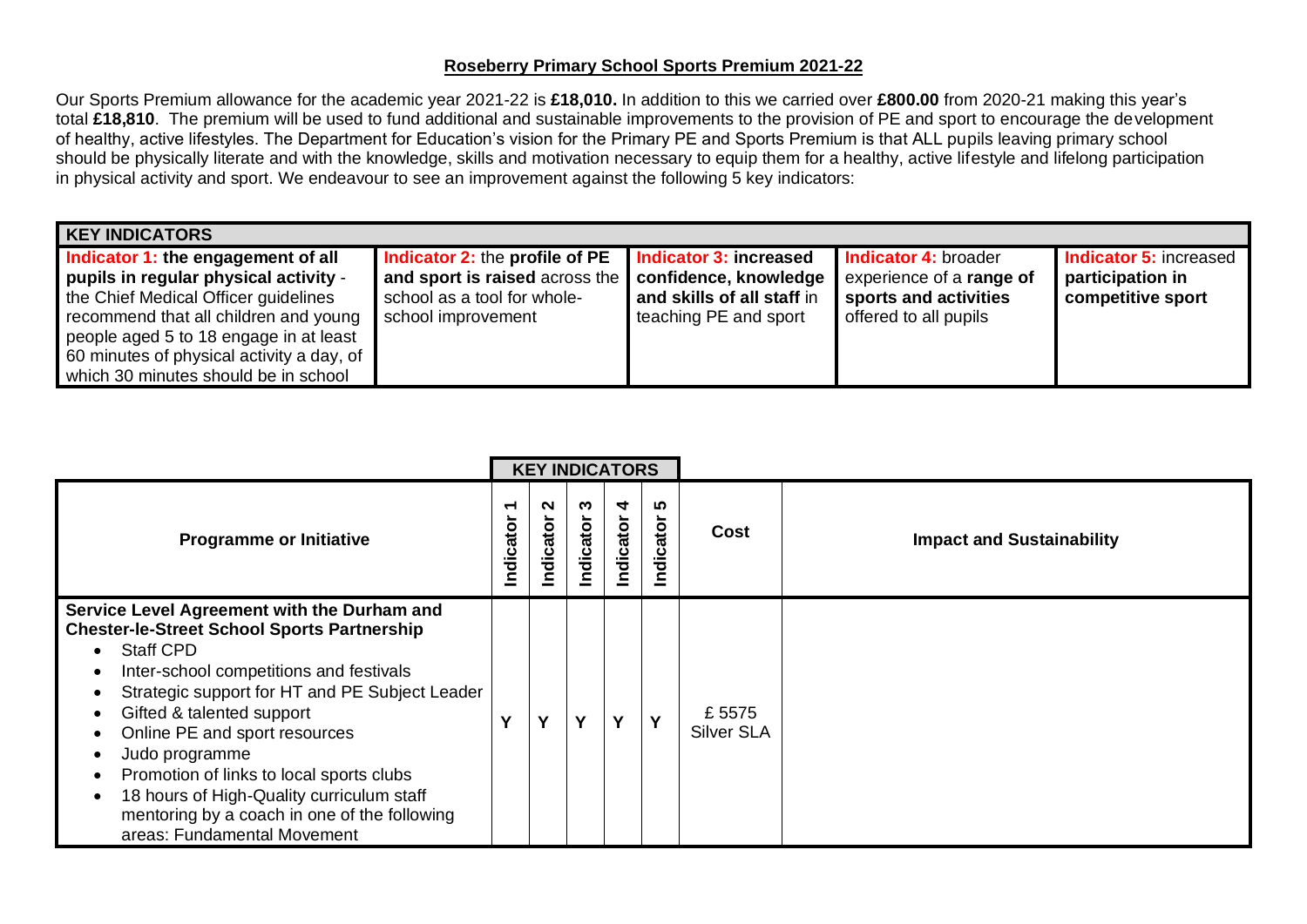| 18 hours of High-Quality curriculum staff<br>mentoring by a Dance coach<br>2 full days intra-school sport event to be<br>delivered school by SSP staff.<br>Upper Key Stage 2 Stingers (High 5) Netball<br>support package which will include 2 x half<br>days of in school support working with staff and<br>their classes delivered by SSP staff<br>Colour Fun Run -1 half day fun run organised<br>and delivered in school by SSP staff.<br>ULTIMATE FRISBEE support package which<br>will include 2 x half days of in school support<br>working with staff and their classes delivered by<br>SSP staff.<br>QUIDDITCH support package which will include<br>2 x half days of in school support working with<br>staff and their classes delivered by SSP staff.                                                                                                                                                                                                              |   |   |   |   |         |  |
|-------------------------------------------------------------------------------------------------------------------------------------------------------------------------------------------------------------------------------------------------------------------------------------------------------------------------------------------------------------------------------------------------------------------------------------------------------------------------------------------------------------------------------------------------------------------------------------------------------------------------------------------------------------------------------------------------------------------------------------------------------------------------------------------------------------------------------------------------------------------------------------------------------------------------------------------------------------------------------|---|---|---|---|---------|--|
| To promote active healthy lifestyles.<br>LK Health and Wellbeing - A 36 hour physical<br>programme to improve children's health and<br>fitness. The 12-week block (24 hours of<br>curriculum coaching to take place on an<br>afternoon, plus 12 hours of extracurricular<br>coaching, afterschool) will build strength,<br>coordination and confidence. The weekly<br>sessions will be fun, challenging and improve<br>teamwork and the value of practice, as well as<br>highlighting the importance of regular exercise.<br>Weekly sessions will include fun fitness-based<br>activities, teaching the correct technique of<br>exercises through aerobic fitness, junior circuit<br>training, children's boxercise, team building<br>activities, while refining and improving<br>coordination skills. An enjoyable fitness test will<br>take place at the start and end of the<br>programme, highlighting the improvement in<br>technique and overall fitness of each class. | Y | Y | Y | Y | £950.00 |  |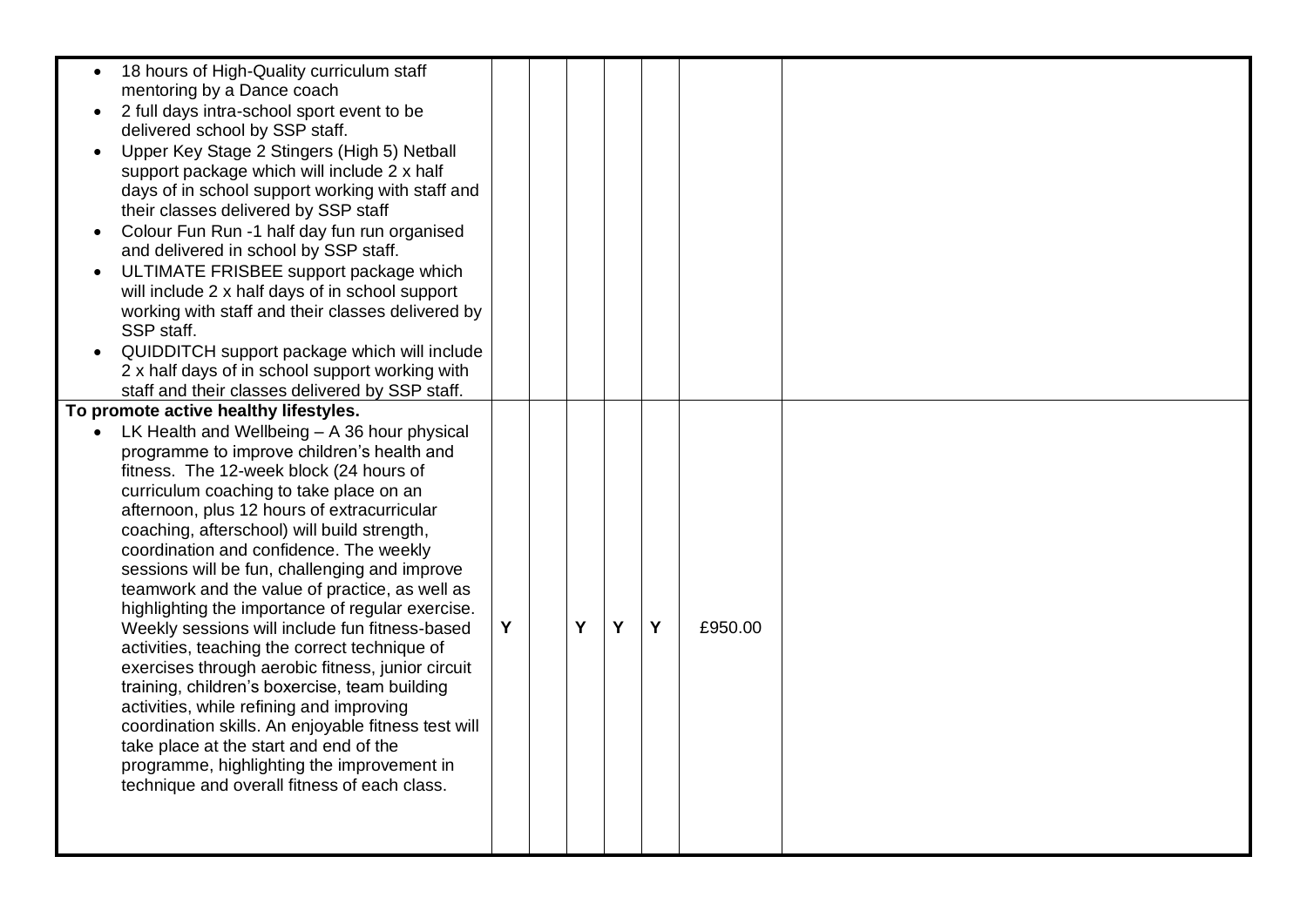| <b>Swimming SLA</b>                                                                       |   |   |   |   |   |        |  |
|-------------------------------------------------------------------------------------------|---|---|---|---|---|--------|--|
| Additional swimming sessions for Autum and<br>$\bullet$<br>spring terms.                  |   |   |   |   |   |        |  |
| Top up swimming lessons to targeted year                                                  |   |   |   |   |   |        |  |
| groups who missed out during the pandemic.                                                |   |   |   |   |   |        |  |
| 2 year groups will attend weekly swimming                                                 | Y |   | Y | Y |   | £2193  |  |
| lessons.                                                                                  |   |   |   |   |   |        |  |
| Top up sessions used to raise the number of                                               |   |   |   |   |   |        |  |
| children that leave KS2 having reached<br>National Curriculum levels of 25m               |   |   |   |   |   |        |  |
|                                                                                           |   |   |   |   |   |        |  |
|                                                                                           |   |   |   |   |   |        |  |
| <b>Sports Equipment</b>                                                                   |   |   |   |   |   |        |  |
| Equipment for lunchtime supervisors and                                                   |   |   |   |   |   |        |  |
| sports leaders to encourage more physical<br>activity at break and lunchtimes.            |   |   |   |   |   |        |  |
| Equipment for physical activity sessions to                                               | Y | Y |   | Y |   | £1,642 |  |
| target children being active for 30+ minutes                                              |   |   |   |   |   |        |  |
| per day.                                                                                  |   |   |   |   |   |        |  |
| Curriculum PE equipment to ensure a high -                                                |   |   |   |   |   |        |  |
| quality PE lessons can be delivered by staff.                                             |   |   |   |   |   |        |  |
| Provide a wider range of Active school activities                                         |   |   |   |   |   |        |  |
| for all children                                                                          |   |   |   |   |   |        |  |
| To develop partnerships with local clubs. Pelton<br>$\bullet$<br><b>Power Active Club</b> |   |   |   |   |   |        |  |
| A 12 week after school club targeting less                                                |   |   |   |   |   |        |  |
| active children and those who can find it hard to                                         |   |   |   |   |   |        |  |
| access sport. Includes a celebration event.                                               | Y | Y |   | Y | Y | £1,800 |  |
| Education about healthy lifestyles and                                                    |   |   |   |   |   |        |  |
| importance of exercise. Children who are                                                  |   |   |   |   |   |        |  |
| otherwise unable to access sport given                                                    |   |   |   |   |   |        |  |
| opportunity and encouragement.<br>High quality coaching and resources in                  |   |   |   |   |   |        |  |
| provided.                                                                                 |   |   |   |   |   |        |  |
| Sports Cool after school clubs                                                            |   |   |   |   |   |        |  |
| <b>CPD for Staff</b>                                                                      |   |   |   |   |   |        |  |
| Staff to receive CPD externally and internally<br>$\bullet$                               |   |   |   |   |   | £500   |  |
| using external providers to raise knowledge and                                           |   |   | Y |   |   |        |  |
| confidence in the delivery of high-quality PE                                             |   |   |   |   |   |        |  |
| lessons.                                                                                  |   |   |   |   |   |        |  |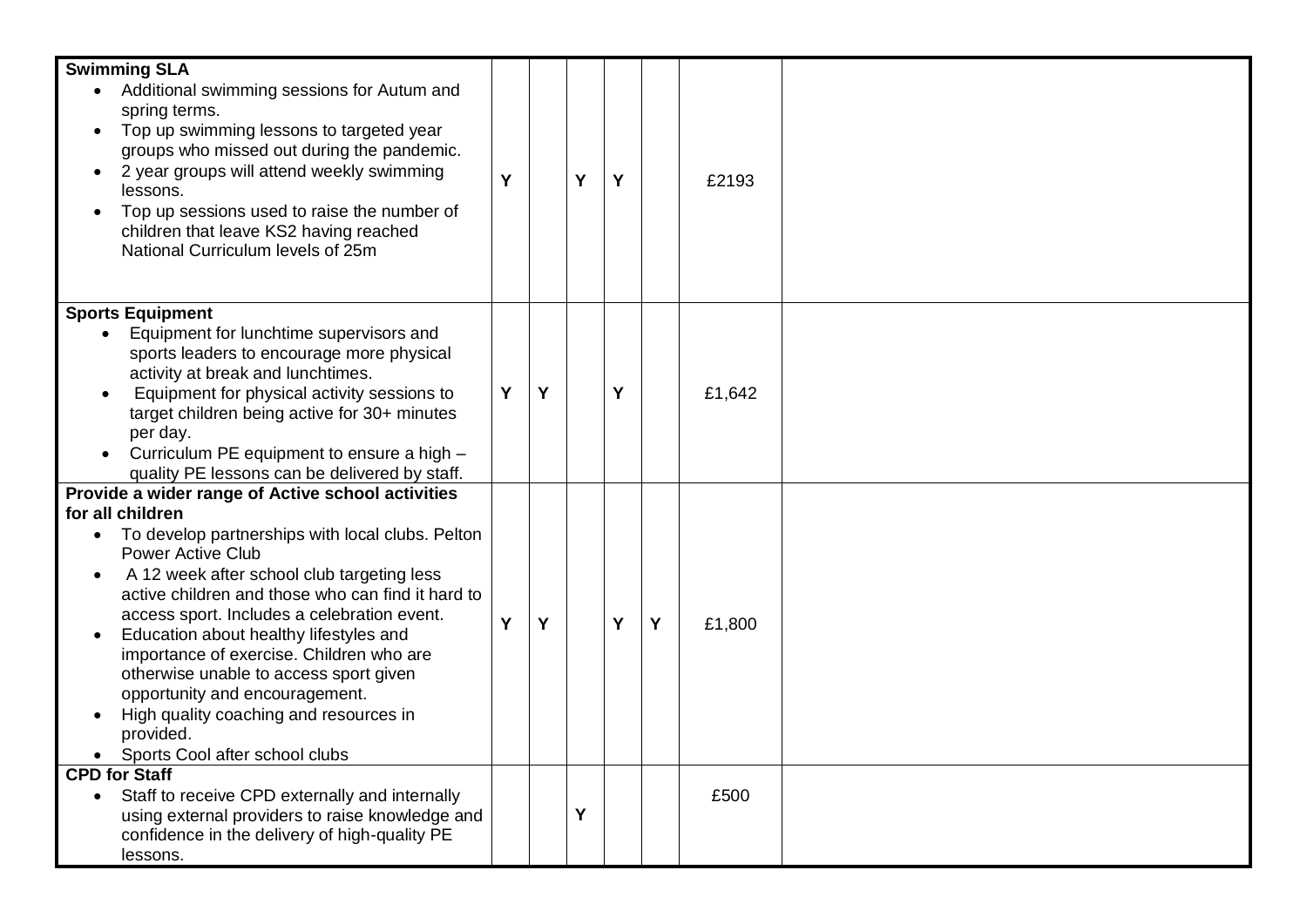| <b>Transport</b><br>Transport to and from festivals to allow more<br>pupils to participate in inter-school competition.<br>Provide transport so that students can access<br>a wide variety of sporting activities.                                                                                                                                                                                           | y | y |   | y | y | £1,000                                                             |  |
|--------------------------------------------------------------------------------------------------------------------------------------------------------------------------------------------------------------------------------------------------------------------------------------------------------------------------------------------------------------------------------------------------------------|---|---|---|---|---|--------------------------------------------------------------------|--|
| <b>Active Playtimes - Active 30 initiative</b><br>Purchase a boom box music system for use<br>during daily mile sessions and playtimes.<br>Purchase dance equipment such as pomp om,<br>$\bullet$<br>ribbons for use during playtimes                                                                                                                                                                        | Y |   |   | Υ |   | £1,000                                                             |  |
| Active playground training for leaders<br>Use resources from SSP from last academic<br>year to train up motivated playground leaders<br>who will set up/ continue to run an active<br>playground programme.                                                                                                                                                                                                  | Y |   |   | Y | Y | ٠<br><b>SSP</b><br>resources<br>carried<br>over from<br>last year. |  |
| <b>Rewards</b><br>Certificates, stickers and medals purchased.<br>$\bullet$                                                                                                                                                                                                                                                                                                                                  | y | y |   |   | y | £150                                                               |  |
| <b>PE kits/Football/Rugby Strips</b><br>Purchase new football/rugby strips for<br>participating in these leagues<br>Purchase PE kits Less pupils will miss out on<br>PE lessons due to incorrect or no kits<br>Participation and enjoyment of events will<br>increase                                                                                                                                        |   |   |   |   |   | £500                                                               |  |
| <b>PE</b> leadership<br>Leadership Time for PE leader to monitor PE<br>provision and the impact or to attend PE course<br>for CPD.<br>School and PE leader will be kept up to date<br>$\bullet$<br>with new training and initiative<br>Monitoring will ensure that high quality PE<br>planning and lessons are taking place<br>Any areas for development can be dealt with<br>$\bullet$<br>and improved upon |   | Y | Y |   |   | £500                                                               |  |